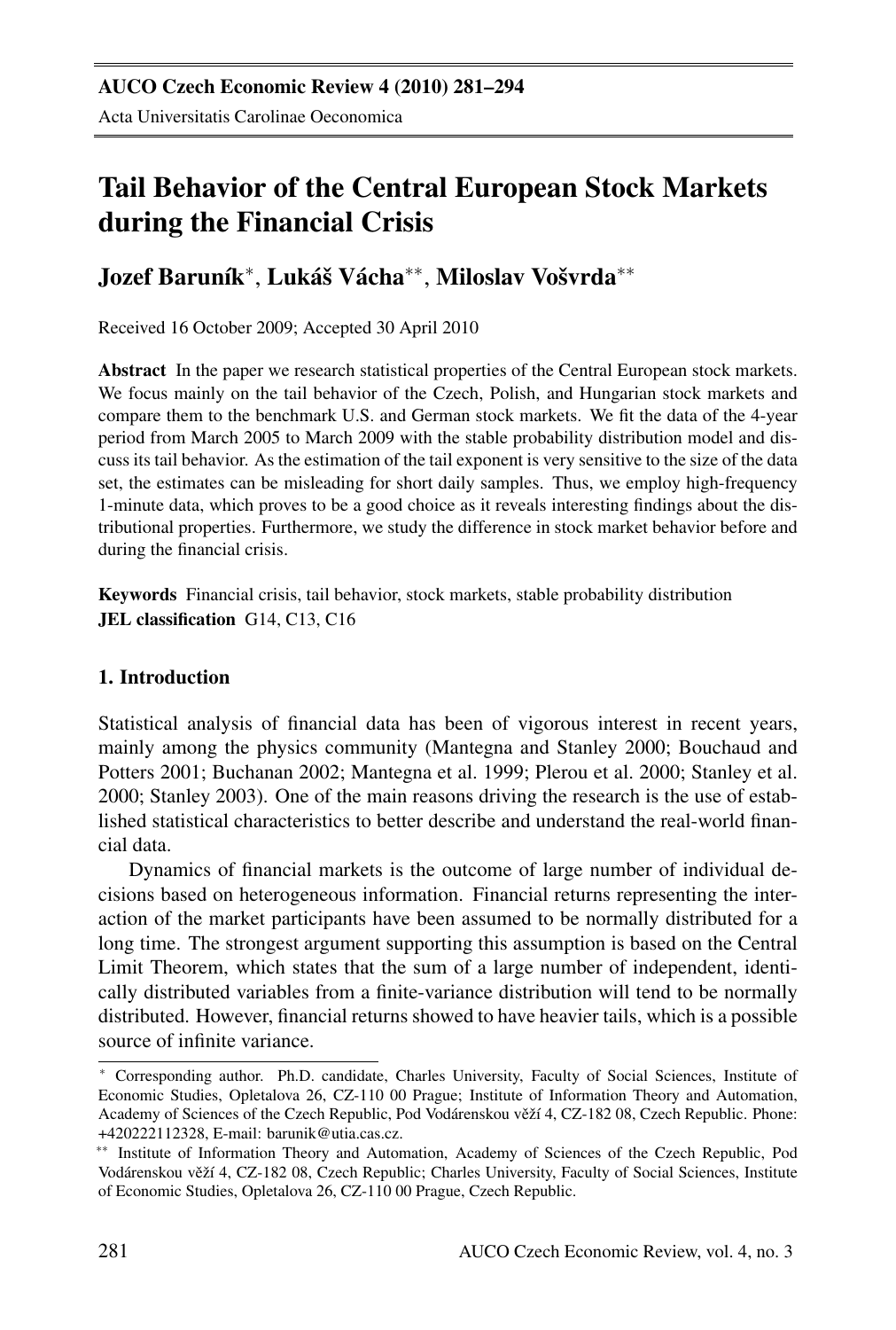Mandelbrot (1963) and Fama (1965) proposed stable distributions as an alternative to the Gaussian distribution model. Stable distributions were introduced by Lévy (1925), who investigated the behavior of sums of independent random variables. Although we know other heavy-tailed alternative distributions (such as student's *t*, hyperbolic or normal inverse Gaussian), stable distributions are attractive for researchers as they are supported by the generalized Central Limit Theorem. The theorem states that stable laws are the only possible limit distributions for properly normalized and centered sums of independent, identically distributed random variables. A sum of two independent random variables having a Lévy-stable distribution with parameter  $\alpha$  is again a Lévy-stable distribution with the same parameter  $\alpha$ . However, this invariance property does not hold for different values of  $\alpha$ . Observed stock market prices are argued to be the sum of many small terms, hence a stable model should be used to describe them. When  $\alpha < 2$ , the variance of the stable distribution is infinite and the tails are asymptotically equivalent to a Pareto law, i.e., they exhibit power-law behavior. Stable distributions have been proposed as a model for many types of physical and economic systems as they can accommodate fat tails and asymmetry and fit the data well. Examples in finance and economics are given in Mandelbrot (1963), Fama (1965), Embrechts et al. (1997) or Rachev and Mittnik (2000).

There have, however, been many applications of Lévy-stable distributions to empirical data sets which could raise doubts about the correctness of the tail estimate (Lux 1996; Voit 2005). There is a significant difference between the value of the estimated  $\alpha$  (based on the whole data set by estimation of stable distribution parameters) and the estimated tail exponent, introduced in extreme-value theory. The tail exponent is estimated only on an arbitrarily chosen part of the data, i.e. by the Hill estimator (Hill 1975; Weron 2001). Since extreme observations of prices on financial markets are of great importance, this problem deserves further research. If  $\alpha$  is underestimated, the occurrence of extreme events is overestimated. Weron (2001) shows that the estimated tail exponent is very sensitive to changes in parameters and to the size of the data set, hence the estimates can be highly misleading. Simulations show that a large data set  $(10^6)$  is needed for identification of the true tail behavior. The logical step is to use high-resolution data analysis. Lux (1996) was one of the first to use high-frequency data, doing so for analysis of the German stock market index. Several studies concerning estimation of stable distributions followed (Mantegna and Stanley 2000; Dacorogna et al. 2001; Voit 2005).

In our paper, we append an analysis of Central European stock markets to the discussions. In the first part, we briefly discuss the basics of stable distributions and their tail behavior. In the second part, we follow with an empirical analysis of the daily returns of the Czech PX, Polish WIG, Hungarian BUX, German DAX, and U.S. SP500 stock market indices. We fit the stable distribution to the empirical distributions of all the indices during the period of March 2005 to March 2009. Moreover, we divide this period into two equal halves so we can compare the behavior before and during the crisis. After a discussion of the appropriateness of the stable model for our data and a description of the tail behavior, we employ high-frequency data in the analysis. We estimate the parameters of stable distributions for each day and use the intraday scale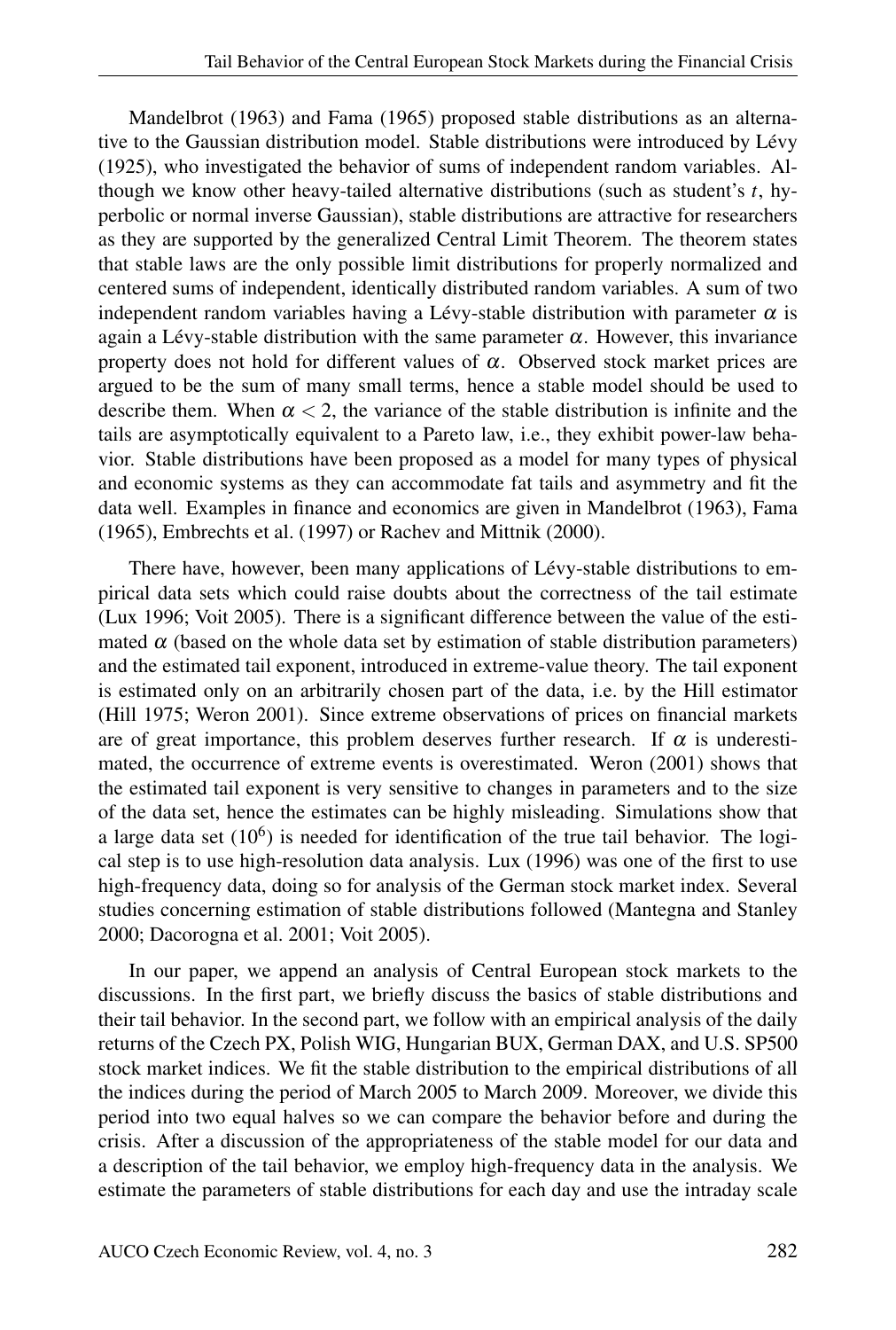parameter estimate for standardization of the daily data. Finally, the high-frequency data allow us to study the standardized daily returns adjusted for volatility.

#### 2. Stable distributions

Stable distributions are a class of probability laws with appealing theoretical properties. Their application to financial modeling comes from the fact that they generalize the Gaussian distribution, which does not describe well-known stylized facts about stock market data. Stable distributions allow for heavy tails and skewness. In this paper, we provide a basic idea about stable distributions. Interested readers can find the theorems and proofs in Nolan (2003), Zolotarev (1986), and Samorodnitsky and Taqqu (1994).

The reason for the term stable is that stable distributions retain their shape up to scale and shift under addition: if  $X$ ,  $X_1$ ,  $X_2$ ,..., $X_n$  are independent, identically distributed stable random variables, then for every *n*

$$
X_1 + X_2 + \dots + X_n \stackrel{d}{=} c_n X + d_n \tag{1}
$$

for constants  $c_n > 0$  and  $d_n$ . Equality  $\left(\frac{d}{dx}\right)$  means that the right-hand and left-hand sides have the same distribution. Normal distributions satisfy this property: the sum of normals is normal. In general, the class of all laws satisfying (1) can be described by four parameters, (α,β, γ,δ). Parameter α is called the *index* of the law or the *index of stability* or *characteristic exponent* and must be in the range  $\alpha \in (0,2]$ . The coefficients *c<sub>n</sub>* are equal to  $n^{1/\alpha}$ . Parameter  $\beta$  is called the *skewness* of the law and must be in the range  $-1 \le \beta \le 1$ . If  $\beta = 0$ , the distribution is symmetric, if  $\beta > 0$  it is skewed to the right, and if β < 0 it is skewed to the left. While parameters α and β determine the shape of the distribution,  $\gamma$  and  $\delta$  are scale and location parameters, respectively.

Due to a lack of closed form formulas for probability density functions (except for three stable distributions: Gaussian, Cauchy, and Lévy) the  $\alpha$ -stable distribution can be described by a characteristic function which is the inverse Fourier transform of the probability density function, i.e.,  $\phi(u) = E \exp(iuX)$ .

A confusing issue with stable parameters is that there are multiple parametrizations used in the literature. Nolan (2003) provides a good guide to all the definitions. In this paper, we will use Nolan's parametrization, which is jointly continuous in all four parameters. A random variable *X* is distributed by  $S(\alpha, \beta, \gamma, \delta)$  if it has the following characteristic function:

$$
\phi(u) = \begin{cases} \exp(-\gamma^{\alpha}|u|^{\alpha}[1+i\beta(\tan\frac{\pi\alpha}{2})(\text{sign}u)(|\gamma u|^{1-\alpha}-1)] + i\delta u) & \alpha \neq 1\\ \exp(-\gamma|u|[1+i\beta\frac{2}{\pi}(\text{sign}u)\ln(\gamma|u|)] + i\delta u) & \alpha = 1 \end{cases}
$$
 (2)

There are only three cases where a closed-form expression for density exists and we can verify directly if the distribution is stable—the Gaussian, Cauchy, and Lévy distributions. Gaussian law is stable with  $\alpha = 2$  and  $\beta = 0$ . More precisely,  $N(0, \sigma^2) =$ *S*(2,0,σ/ $\sqrt{2}$ ,0). Cauchy law is stable with α = 1 and β = 0, Cauchy( $\gamma$ ,δ) = *S*(1,0, $\gamma$ ,δ); and finally, Lévy law is stable with  $\alpha = 1/2$  and  $\beta = 1$ ; Lévy  $(\gamma, \delta) = S(1/2, 1, \gamma, \gamma + \delta)$ . Nolan (2003) shows these examples in detail.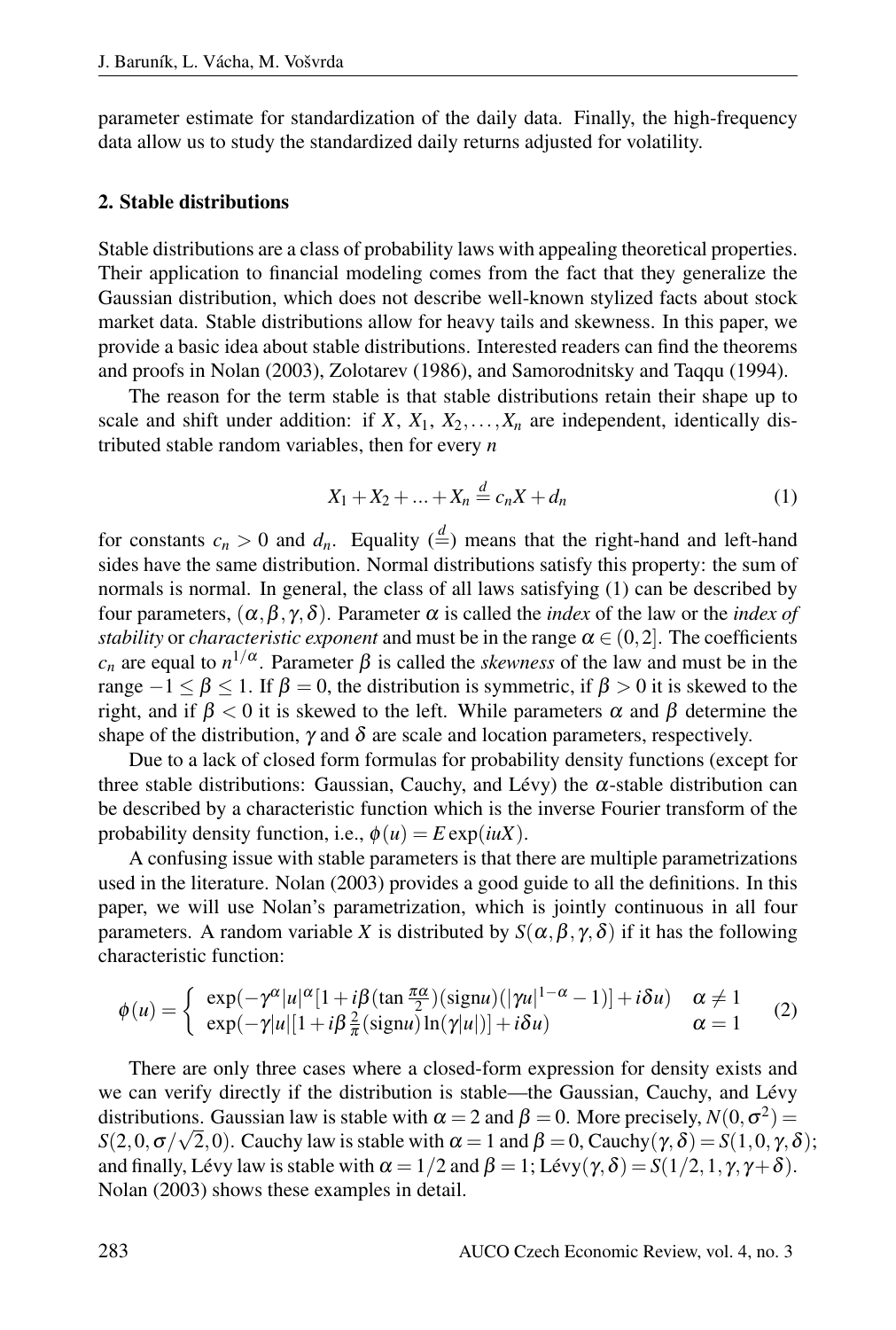For all values of parameter  $\alpha < 2$  and  $-1 < \beta < 1$ , stable distributions have two tails that are asymptotically power laws. The asymptotic tail behavior of non-Gaussian stable laws for  $X \sim S(\alpha, \beta, \gamma, \delta)$  with  $\alpha < 2$  and  $-1 < \beta < 1$  is defined as follows:

$$
\lim_{x \to \infty} x^{\alpha} P(X > x) = c_{\alpha} (1 + \beta) \gamma^{\alpha}
$$
  
\n
$$
\lim_{x \to \infty} x^{\alpha} P(X < -x) = c_{\alpha} (1 - \beta) \gamma^{\alpha},
$$
\n(3)

where

$$
c_{\alpha} = \sin\left(\frac{\pi\alpha}{2}\right)\Gamma(\alpha)/\pi.
$$
 (4)

A negative aspect of non-Gaussian stable distributions ( $\alpha$  < 2) is that not all moments exist.<sup>1</sup> The first moment *EX* is not finite (or is undefined) when  $\alpha < 1$ . On the other hand, when  $1 < \alpha \leq 2$  the first moment is defined as

$$
EX = \mu = \delta - \beta \gamma \tan \frac{\pi \alpha}{2}.
$$
 (5)

Non-Gaussian stable distributions do not have finite second moment. It is also important to emphasize that the skewness parameter  $\beta$  is different from the classical skewness parameter used for the Gaussian distribution. It cannot be defined because the second and third moments do not exist for non-Gaussian stable distributions. The kurtosis is also undefined, because the fourth moment does not exist either.

The index of stability  $\alpha$  gives important information about financial market behavior. When  $\alpha$  < 2, extreme events are more probable than for the Gaussian distribution. From an economic point of view some values of parameter  $\alpha$  do not make sense. For example, in the interval  $0 < \alpha < 1$  the random variable X does not have a finite mean. In this case, an asset with returns which follow a stable law with  $0 < \alpha < 1$  would have an infinite expected return. Thus, we are looking for  $1 < \alpha < 2$  to be able to predict extreme values more precisely than by the Gaussian distribution.

There are several methods for estimating the parameters of stable distributions. For a detailed discussion, see Nolan (2003), McCulloch (1996). In our paper, we use maximum likelihood estimation of the parameters.

#### 3. Daily data

In this section, we will use real-world data sets consisting of Central European, U.S. and German stock market indices in order to study their distributions. More precisely, we use 1,000 daily prices from March 2005 until March 2009 of value-weighted PX, BUX, WIG, DAX, and SP500 indices, representing an approximation of the Czech, Hungarian, Polish, German, and U.S. stock market indices, respectively.

Figure 1 shows the plots of all the indices. In our analysis, we examine the differences in the distributions of two groups: the Central European stock markets as represented by PX, BUX, and WIG and DAX and SP500 as benchmarks (plotted in

<sup>&</sup>lt;sup>1</sup> It is possible to define a fractional absolute moment of order *p*, where *p* is any real number. For  $0 < p < \alpha$ , *E* |*X*|<sup>*p*</sup> is finite, but for  $p \ge \alpha$ , *E*|*X*|<sup>*p*</sup> =  $\infty$  (Nolan 2003).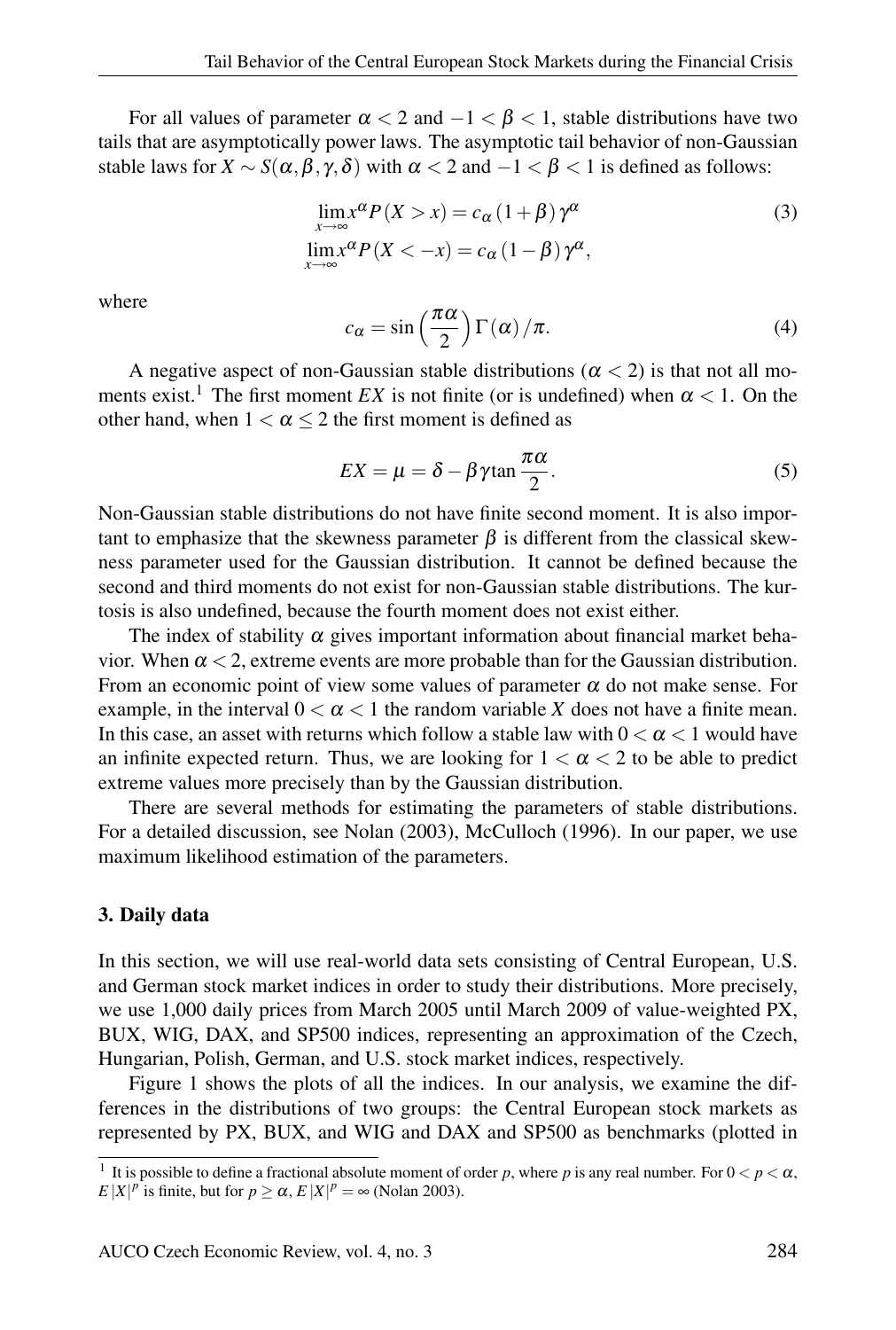

Figure 1. Prices of the indices examined, normalized to the [0,1]

Figure 1). We also divide the data set into two subsets, the first one before the first quarter of 2007 and the other one during the crisis. We will refer to these two groups as the *first period* and the *second period* in the text. The division is logical as it allows us to study the differences in behavior of all the stock market indices before the crisis during the steady state growth period, and during the crisis. We can also compare the differences across the two groups of stock markets studied.

#### 4. Empirical probability densities

The logarithmic daily changes of all the indices are fitted with stable probability densities. For the estimation, we use John P. Nolan's STABLE<sup>2</sup> program, which can compute stable densities, cumulative distribution functions, and quantiles. We use the maximum likelihood method, which yields reliable results for our sample size (Nolan and Surami 1999). The fitted stable parameters of  $S(\alpha, \beta, \gamma, \delta)$  in (2) are listed in Table 1. The fits are divided according to the periods examined. The fit for the whole period is given first, followed by the fits for the *first period* and *second period* subsamples.

Looking at whole period, we can observe that for all markets parameter  $\alpha$  is less than 2, indicating that the fitted stable density might be non-Gaussian. All distributions show asymmetry to some extent. The scale parameter  $\gamma$  is significantly different from zero for all fits and the location parameter  $\delta$  is close to zero for all markets.

Figure 2 completes the information about the fits, as it provides the stable density fits with histograms for all the stock market indices and periods tested.

For the whole tested period of 2005 to 2009, WIG and BUX have the highest estimated  $\alpha$ . PX does not seem to belong in this group, as it shows a lower  $\alpha$  which is not significantly different from the benchmark DAX index. On the other hand, the other benchmark index, SP500, has a significantly lower  $\alpha$  than all the other indices. This is also valid when we divide the period into two sub-periods. Thus, we can see that the most developed and the most liquid U.S. stock market, as represented by SP500 index, departs from normality ( $\alpha = 2$ ) and also from the group of Central European

<sup>2</sup> The STABLE program is available at http://academic2.american.edu/ jpnolan/stable/stable.html.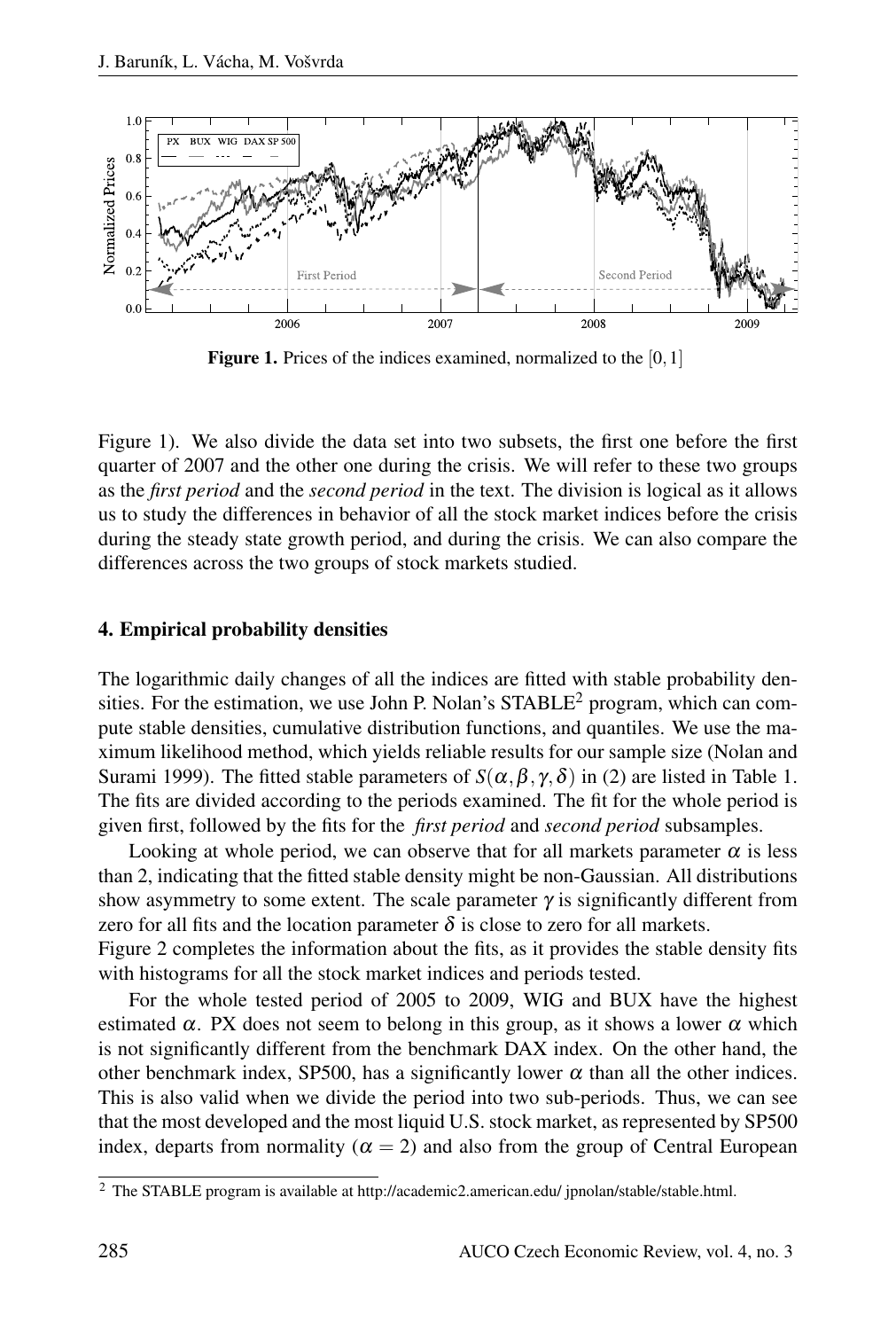stock markets. Interestingly, DAX shows very similar estimates of stable parameters compared to the Central European indices.

|                           | $\alpha$        | β                 | γ              | $\delta$          |  |  |  |  |
|---------------------------|-----------------|-------------------|----------------|-------------------|--|--|--|--|
| Whole Period (2005-2009)  |                 |                   |                |                   |  |  |  |  |
| <b>PX</b>                 | 1.4790 (0.0974) | $-0.2540(0.1739)$ | 0.0079(0.0005) | 0.0010(0.0008)    |  |  |  |  |
| <b>BUX</b>                | 1.6986(0.0941)  | $-0.1393(0.2610)$ | 0.0103(0.0006) | 0.0001(0.0011)    |  |  |  |  |
| WIG                       | 1.7424 (0.0900) | $-0.3001(0.2885)$ | 0.0108(0.0006) | 0.0009(0.0011)    |  |  |  |  |
| <b>DAX</b>                | 1.5309 (0.0973) | $-0.3093(0.1857)$ | 0.0071(0.0005) | 0.0013(0.0008)    |  |  |  |  |
| SP 500                    | 1.2873 (0.0933) | $-0.2021(0.1387)$ | 0.0056(0.0004) | 0.0008(0.0006)    |  |  |  |  |
| First Period (2005-2007)  |                 |                   |                |                   |  |  |  |  |
| PX.                       | 1.6055(0.1363)  | $-0.3848(0.2913)$ | 0.0063(0.0006) | 0.0019(0.0009)    |  |  |  |  |
| <b>BUX</b>                | 1.9098 (0.0912) | $-0.5716(0.7837)$ | 0.0098(0.0007) | 0.0011(0.0014)    |  |  |  |  |
| WIG                       | 1.8543 (0.1048) | $-0.5964(0.5619)$ | 0.0090(0.0007) | 0.0022(0.0014)    |  |  |  |  |
| DAX                       | 1.8712 (0.0891) | $-0.9447(0.2367)$ | 0.0059(0.0004) | 0.0020(0.0009)    |  |  |  |  |
| SP 500                    | 1.8515 (0.1100) | $-0.1233(0.6411)$ | 0.0042(0.0003) | 0.0005(0.0006)    |  |  |  |  |
| Second Period (2007–2009) |                 |                   |                |                   |  |  |  |  |
| PX                        | 1.4974 (0.1387) | $-0.1607(0.2575)$ | 0.0103(0.0009) | $-0.0004(0.0016)$ |  |  |  |  |
| <b>BUX</b>                | 1.5597 (0.1390) | $-0.0403(0.2922)$ | 0.0109(0.0009) | $-0.0011(0.0016)$ |  |  |  |  |
| WIG                       | 1.7945 (0.1218) | $-0.2262(0.4746)$ | 0.0130(0.0010) | $-0.0008(0.0019)$ |  |  |  |  |
| <b>DAX</b>                | 1.5189 (0.1382) | $-0.2339(0.2622)$ | 0.0092(0.0008) | 0.0001(0.0014)    |  |  |  |  |
| SP 500                    | 1.3855 (0.1360) | $-0.2007(0.2202)$ | 0.0095(0.0009) | 0.0002(0.0014)    |  |  |  |  |

Table 1. Parameter estimates of stable distribution for the individual indices

Note: The number in parenthesis is the 95% confidence interval half-width estimate.

The division of the data sets into the *first period* and the *second period* shows us more interesting results. All the  $\alpha$  estimates of the *second period* are lower when compared to the *first period*, while the  $\alpha$  of BUX, DAX, and SP500 are significantly lower. This indicates that from the Central European group, only the BUX index has significantly different tail behavior during the crisis than before the crisis.<sup>3</sup> On the other hand, the more developed stock markets in Germany and the USA show significantly heavier tails during the *second period*. This observation is confirmed by Figure 2. From Figure 2, we can also observe that the distributions from the *first period* are better described by the normal distribution, while the distributions from the *second period* of the financial crisis clearly depart from the normal distribution.

The Jarque-Bera statistics also strongly reject normality of all the stock market indices for the whole period. When we divide the period into two sub-samples, for the first period the Jarque-Bera statistics show departure from the normal distribution at the 99% significance level for all indices except BUX. For BUX, they reject the null of normality at 95%. For the *second period*, the Jarque-Bera statistics again strongly reject normality for all the stock market indices examined.

<sup>&</sup>lt;sup>3</sup> This result is most likely influenced by the severe economic problems that started before the current financial crisis.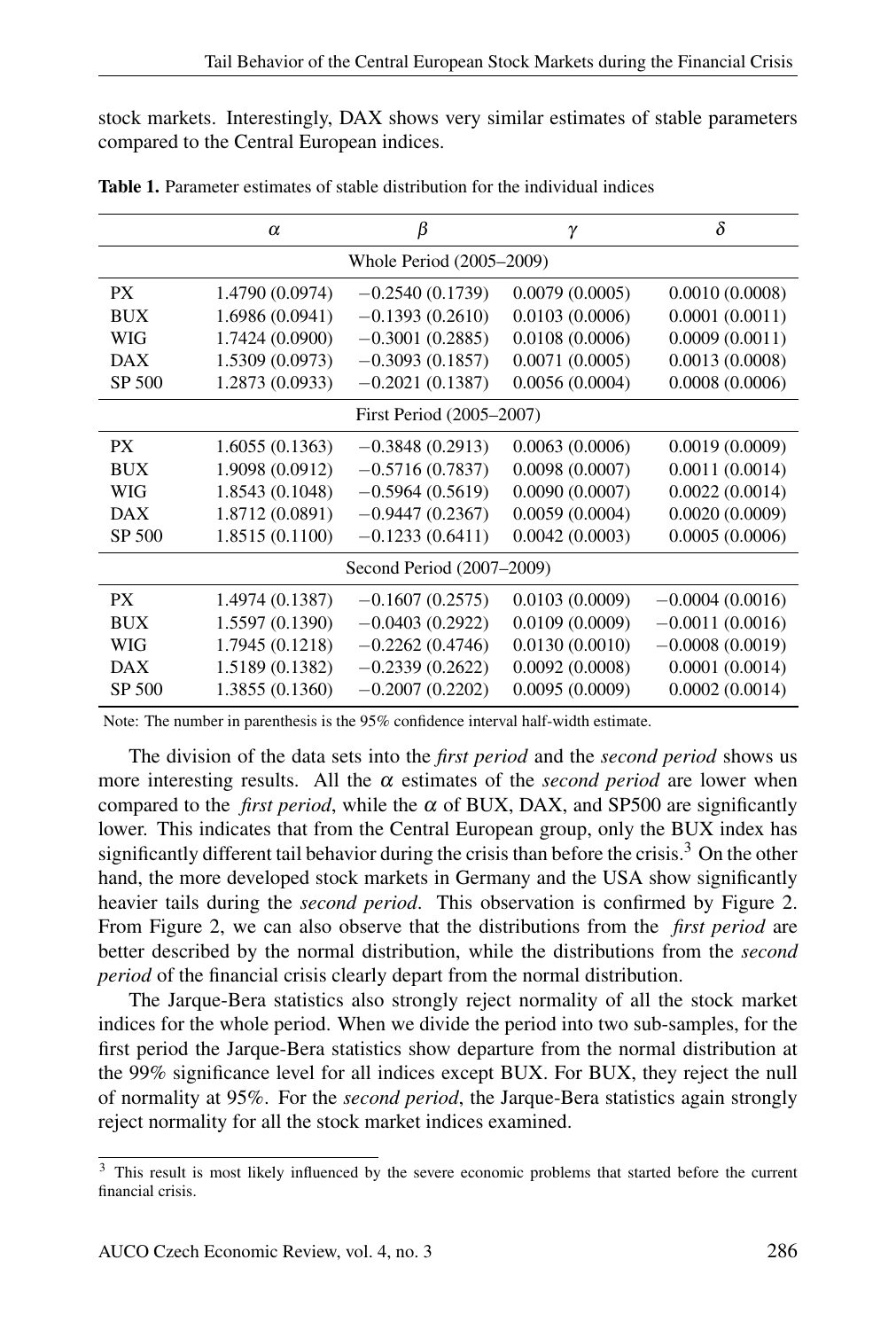

Figure 2. Stable probability density functions, normal distribution function and histograms of PX, BUX, WIG, DAX, and SP500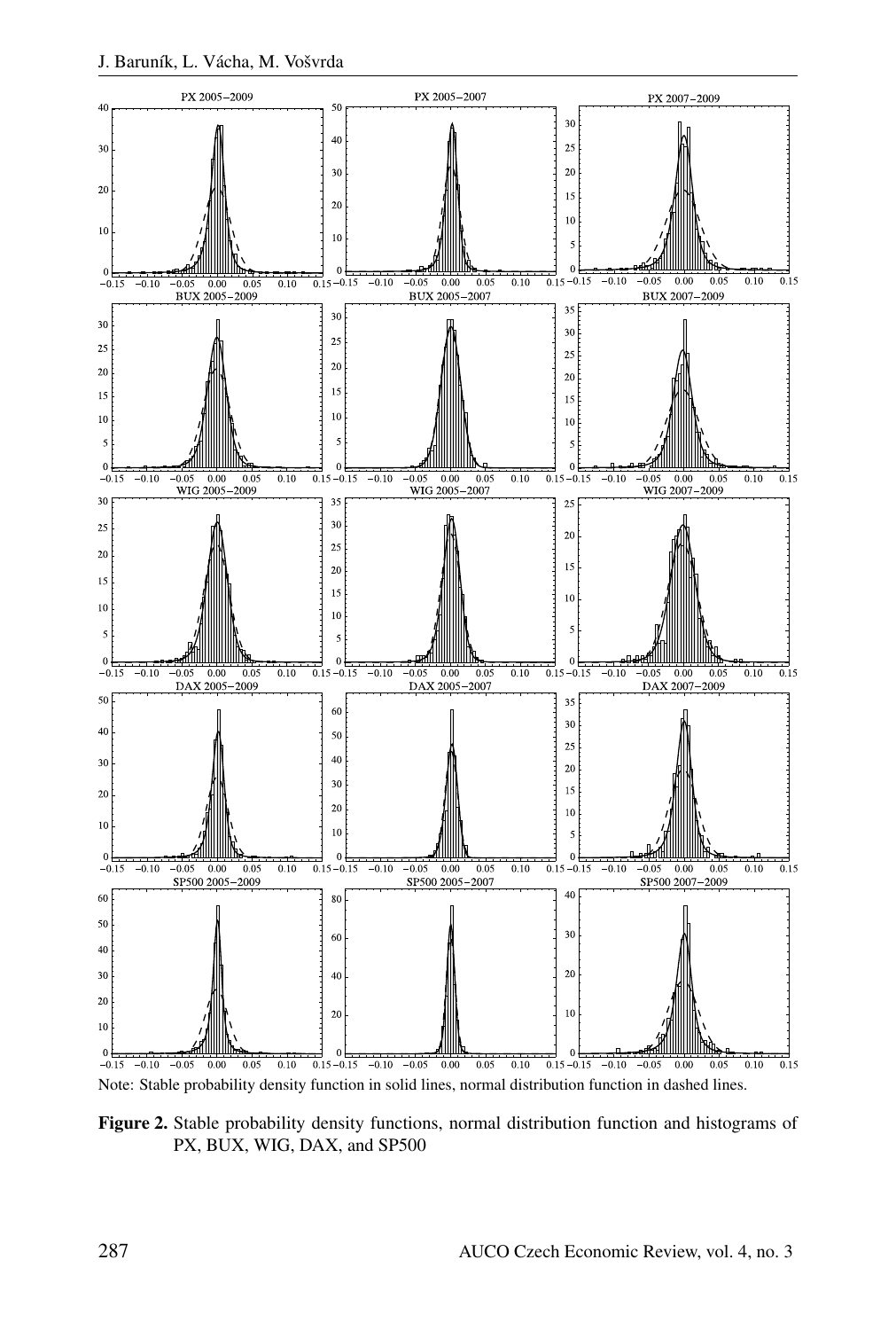

Note: The absolute value of the left tail is illustrated as black "+" and the absolute value of the right tail as grey "*o*". For comparison, the tail of the normal distribution is in black and is not linear.

Figure 3. Log-log plots of stable distribution fits for all indices for different periods

### 5. Tail behavior

While the fit of the stable parameters to the data set seems reasonable, it is not surprising that one can fit a data set with a 4-parameter stable model better than with a 2-parameter normal model. Thus, a relevant question is whether or not the stable fit describes the data better. For this purpose, goodness-of-fit diagnostics are used. The first one is a simple density plot and the second one is a variance-stabilized PP plot.<sup>4</sup> Figure 2 shows us the density plots with histograms. We can observe that the stable fit

<sup>4</sup> Probability-Probability plot (PP plot), plots two cumulative distribution functions against each other and thus allows for assessing how closely two data sets agree.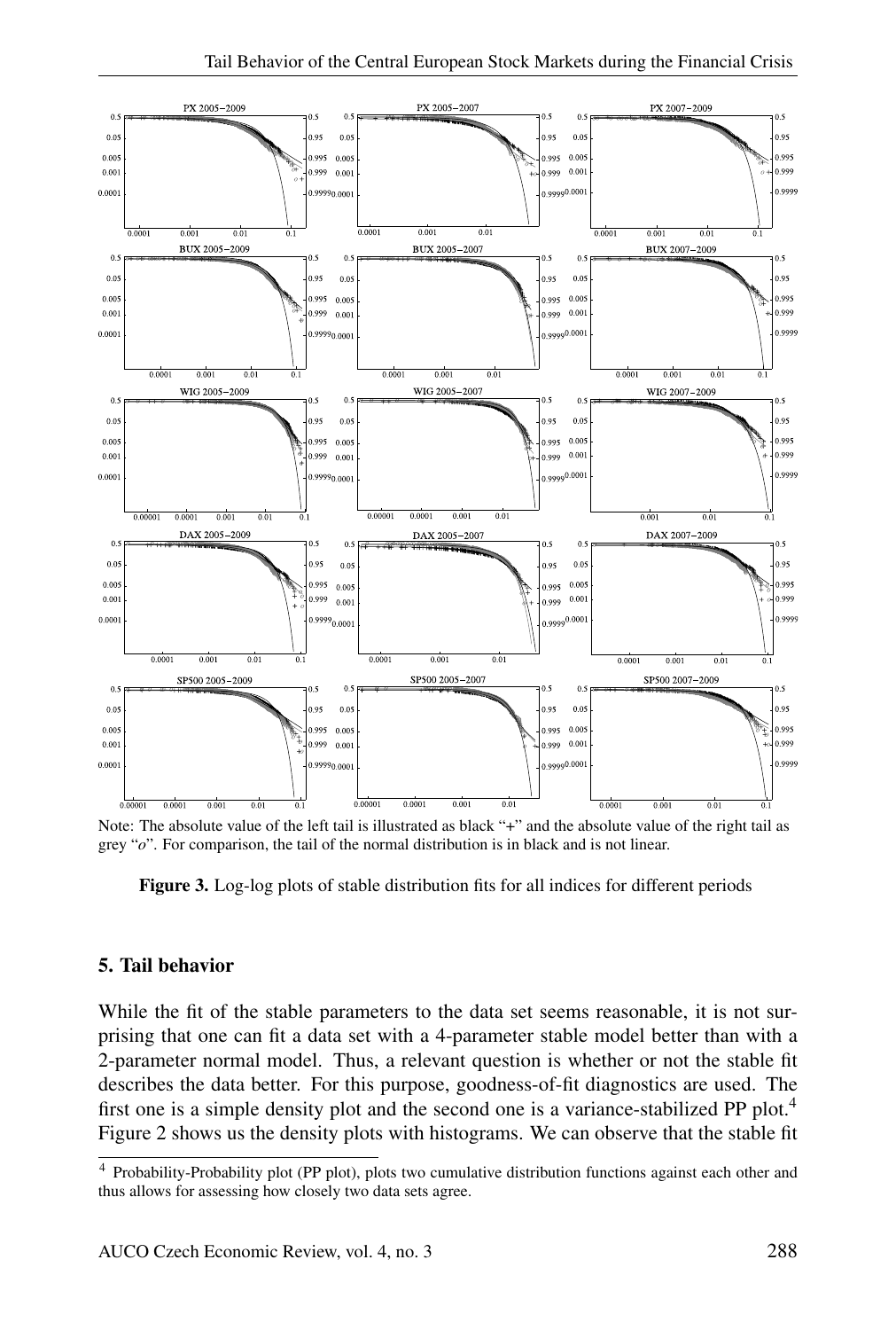describes the distributions more reasonably than the normal distribution for the *second period*. We cannot really conclude this for the *first period* (these results are confirmed by the more rigorous analysis in the previous section). The PP plot of all fits is on the  $diagonal$ <sup>5</sup>, which also confirms the good fit of the model used.

The previous analysis did not show us a lot of details about the tails. The estimated  $\alpha$  exponents may provide a clue to the tail behavior, but more rigorous analysis is needed to draw any conclusions. The tails are the most important part of the distribution we are interested in when studying financial data, so the motivation to take a closer look is really strong. First of all, we will use log-log fits to the cumulative distribution function. Stable distributions with  $\alpha < 2$  should show linear parallel tails with a slope of minus  $\alpha$ . Moreover, if  $\beta$  is zero, the tails are superimposed. When  $\beta = \pm 1$ , the lighter tail is not linear. Figure 3 shows the  $log-log plot<sup>6</sup>$  for our tested grid of stock market indices and periods. We also provide the tail of the normal distribution calculated from the sample, which is not linear.

From Figure 3 one can observe that the tails of the actual data are slightly lighter than the tail exponents from the stable fits. There are points visible on the right side of the graphs that lie below the two straight lines that characterize the stable fit. These points represent the most extreme observations on both the left and right tails of the distribution. An imaginary line drawn through these few points on the tails has a steeper slope than the line representing the stable fit (a higher absolute value of  $\alpha$ ). To provide a deeper and more rigorous insight into the tail behavior, we need more sophisticated methods of tail exponent estimation.

There are basically two tail index estimation methods. The first is based on loglog linear regression of the cumulative distribution function and the second is the Hill estimator (Hill 1975). The Hill estimator tends to overestimate the tail exponent of a stable distribution if  $\alpha$  is close to two and the sample size is not very large. In general, both methods are very sensitive to the choice of parameters. For a more detailed discussion see Barunik and Vacha (2010), Weron (2001) and Embrechts et al. (1997). In our analysis we use the first method, calculating the tail exponent estimates from the upper and the lower 2% data tails.<sup>7</sup> The results are provided in Table 2. All the values of the tail exponent estimates are higher than the stable parameter estimates  $\alpha$  from the previous section listed in Table 1.

Generally, we can see that the tail exponents from the *second period* are lower than the tail exponents from the *first period*, which confirms our previous result that the stock market distribution from the pre-crisis period is closer to normal distribution and the *second period* can be better described by stable distributions, which catch the heavy tails. But none of the estimates of the tail exponent  $\alpha$  is less than 2. According to the generalized central limit theorem, sums of random variables from distributions with linear tail exponents that are less than two will converge to a stable distribution. Those with higher tail exponents will converge to a normal distribution. Thus, none of our data comes from a stable distribution. Moreover, if we take a simulation derived from

<sup>5</sup> We do not provide all the PP plots here for reasons of space. They can be provided on request.

<sup>6</sup> The log-log plot is a two-dimensional graph that uses logarithmic scales on both the horizontal and vertical axes. The plot shows a log-log fit to the cumulative distribution function.

<sup>7</sup> Amount has been chosen arbitrarily corresponding to the sample size.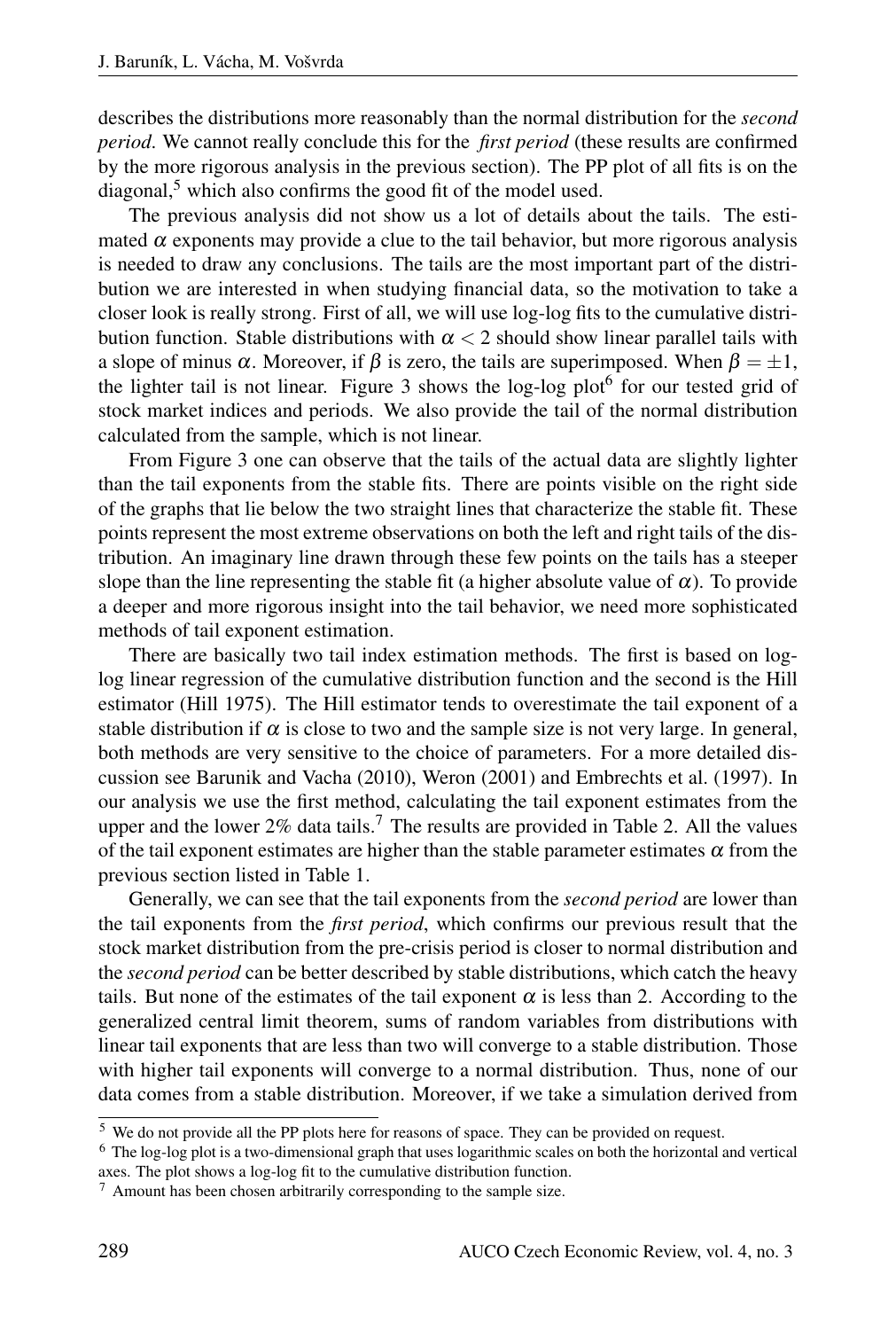|                   | <b>Whole Period</b> |        | <b>First Period</b> |        | Second Period |        |
|-------------------|---------------------|--------|---------------------|--------|---------------|--------|
|                   | Left                | Right  | Left                | Right  | Left          | Right  |
| PX.               | 2.0484              | 2.8222 | 2.4851              | 3.7801 | 2.2089        | 2.7226 |
| <b>BUX</b>        | 2.8735              | 2.5276 | 4.5662              | 6.0168 | 2.9692        | 3.6715 |
| WIG               | 4.3111              | 4.2127 | 7.3268              | 6.3841 | 4.0577        | 5.7020 |
| $\overline{DAX}$  | 2.0199              | 4.7485 | 14.048              | 4.9252 | 2.4838        | 5.5519 |
| SP <sub>500</sub> | 2.9095              | 3.4848 | 8.2624              | 3.3343 | 3.1789        | 3.7717 |

Table 2. The tail exponents  $\alpha$  for all the stock indices and periods

the fit of our data (Table 1) and reconstruct a price series, we find extreme changes more frequently than are ever found in a real financial time series. Thus, stable fit seems to overestimate the frequency of extreme events for financial data.

While the value of the tail exponent  $\alpha$  has its asymptotic limit 2, it turns out to provide quite restrictive support for conclusions about the tail behavior (Weron 2001). Using simulations, Weron shows that reported values of the tail exponent  $\alpha$  of around 3 may very well indicate a Lévy-stable distribution with  $\alpha \approx 1.8$ . Log-log linear regression is also very sensitive to the sample size and the choice of the number of observations used in the regression. Moreover, a slope of around  $-3$  (tail exponent  $\alpha$  equal to 3) may indicate non-Lévy-stable power-law decay in the tails or, on the contrary, a Lévy-stable distribution with  $\alpha \approx 1.8$ .

Weron (2001) also shows that for a typically sized data set of  $10<sup>4</sup>$  or less, the plot may be quite misleading. The true tail behavior of stable laws is visible only for extremely large data sets, which leads us to the use of high-frequency asset returns. Moreover, we have to keep in mind that the choice of observations used in the regression is subjective and can yield large estimation errors.

#### 6. High Frequency Data

The previous analysis suggests that the stable model seems to be more appropriate for the tested data than the normal one, but we are not able to prove it as we are not able to draw conclusions about the tail behavior. We follow our experiment with the assumption that there is a structure that can be observed in the volatility of the financial time series. Sta-ble distributions have the mathematical property that the absolute mean deviation of a sample from the stable distribution  $S(\alpha, \beta, \gamma, \delta)$  is proportional to the scale factor, γ.

To explore the data-generating process in further detail, we employ higher resolution data. $8$  More precisely, we use 1-minute prices. We only have access to PX, DAX, and SP500 1-minute prices for the period of March 2005 until March 2009, so we decided it would be sufficient to continue the analysis leaving out the BUX and WIG

<sup>&</sup>lt;sup>8</sup> There are several studies concerning the estimation of stable distributions on high frequency data. For example, tail exponents of the German stock market are examined in Lux (1996). Detailed treatments of the topic can be found in Mantegna and Stanley (2000), Dacorogna et al. (2001), and Voit (2005).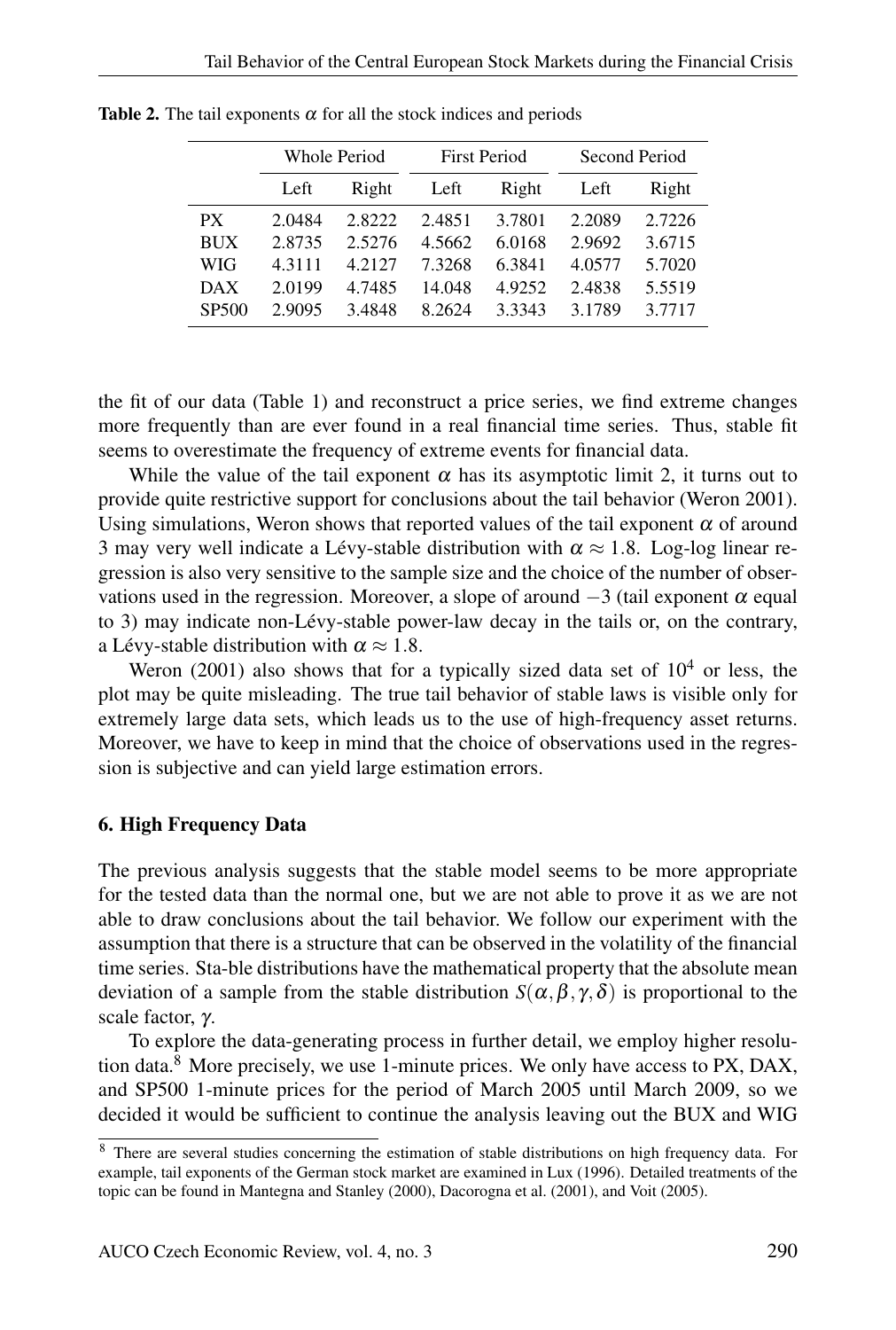indices. The trading days are concatenated so that there is no gap between a closing price and the next open.

For each day we compute the parameters of the stable distribution so we obtain 1,000 daily estimates of all the parameters. The variation of the intraday scale factor  $\gamma$  can be viewed as an estimate of the daily volatility of the series. Thus, we scale the daily returns by the square root of the  $\gamma$  estimate. Figure 4 shows the histograms of these standardized data as well as the stable and normal fits. Table 3 shows the parameter estimates of the stable fits to these scaled daily series.



Note: Stable probability density function in solid lines, normal distribution function in dashed lines.

Figure 4. Stable probability density functions, normal distribution function and histograms of PX, BUX, WIG, DAX, and SP500

We can observe immediately that all the  $\alpha$  estimates are larger than the  $\alpha$  estimates of the unstandardized data (Table 1). Again, we are interested in the details of the tails. Figure 5 shows the left and right tails of all the estimates of the standardized data. All of them are closer to the stable fit when compared with the fits of the raw data in Figure 3. Jarque-Berra statistics strongly reject at the 99% significance level normality of all the data for the whole sample. The statistics are much lower than the Jarque-Berra values for the unstandardized daily data. Interestingly, the test does not reject normality of the data at the 95% level for the PX series and at 90% for the DAX and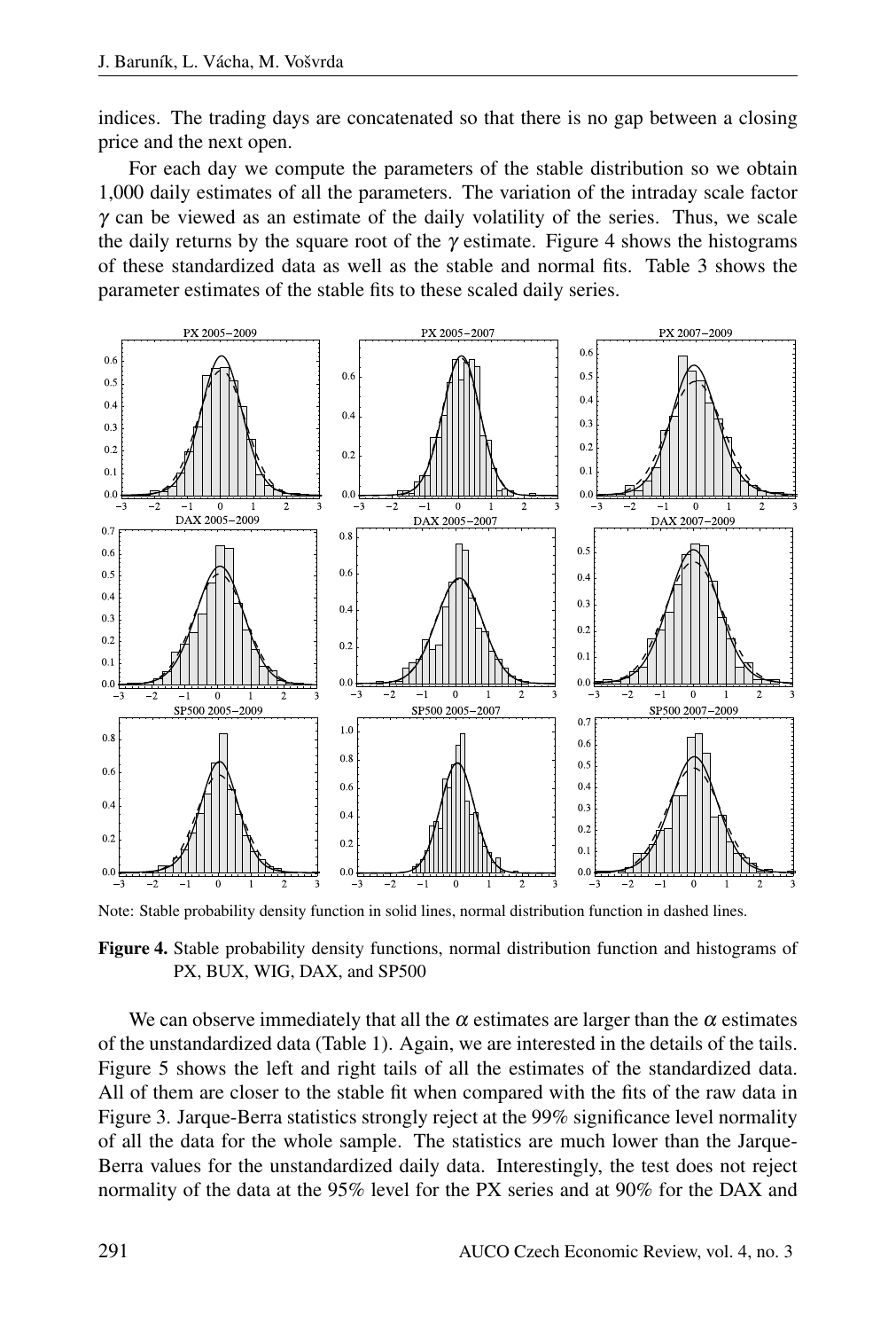SP500 series during the *first period*. For DAX and SP500, the statistics are very close to 1. For the *second period*, the Jarque-Berra statistics again strongly reject at the 99% significance level the null of normality of all the tested data.

|                           | $\alpha$        | β                 | γ                 | δ                 |  |  |  |
|---------------------------|-----------------|-------------------|-------------------|-------------------|--|--|--|
| Whole Period (2005–2009)  |                 |                   |                   |                   |  |  |  |
| PX.                       | 1.8610 (0.0740) | $-0.0678(0.4617)$ | 0.4518(0.0233)    | 0.0369(0.0369)    |  |  |  |
| DAX                       | 1.8813 (0.0738) | $-0.3046(0.5138)$ | 0.51581(0.0275)   | 0.0724(0.0553)    |  |  |  |
| SP 500                    | 1.8232 (0.0843) | $-0.2049(0.4002)$ | 0.4276(0.0241)    | 0.0343(0.0471)    |  |  |  |
| First Period (2005–2007)  |                 |                   |                   |                   |  |  |  |
| PX.                       | 1.9207 (0.0818) | $-0.6774(0.7652)$ | 0.3908(0.0265)    | 0.1085(0.0548)    |  |  |  |
| <b>DAX</b>                | 2.0000(0.0000)  | $-0.4288(0.2367)$ | 0.49401(0.0313)   | 0.1020(0.0626)    |  |  |  |
| SP 500                    | 1.8515 (0.1100) | $-0.1233(0.6411)$ | $-0.0878(0.0231)$ | 0.4320(0.0463)    |  |  |  |
| Second Period (2007–2009) |                 |                   |                   |                   |  |  |  |
| <b>PX</b>                 | 1.8486 (0.1063) | 0.2580(0.6005)    | 0.5169(0.0379)    | $-0.451(-0.0751)$ |  |  |  |
| DAX                       | 2.0000(0.0000)  | $-0.0878(0.7064)$ | 0.5535(0.0424)    | 0.0061(0.0843)    |  |  |  |
| SP 500                    | 1.8558 (0.1114) | $-0.2250(0.6622)$ | 0.5233(0.0406)    | 0.0603(0.0806)    |  |  |  |

Table 3. Stable parameter estimates for standardized indices by estimates of  $\gamma$ 

Note: The number in parenthesis is the 95% confidence interval half-width estimate.



Note: The absolute value of the left tail is illustrated as black "+" and the absolute value of the right tail as grey "*o*". For comparison, the tail of the normal distribution is in black and is not linear.

Figure 5. Log-log plots of stable distribution fits for all standardized indices for different periods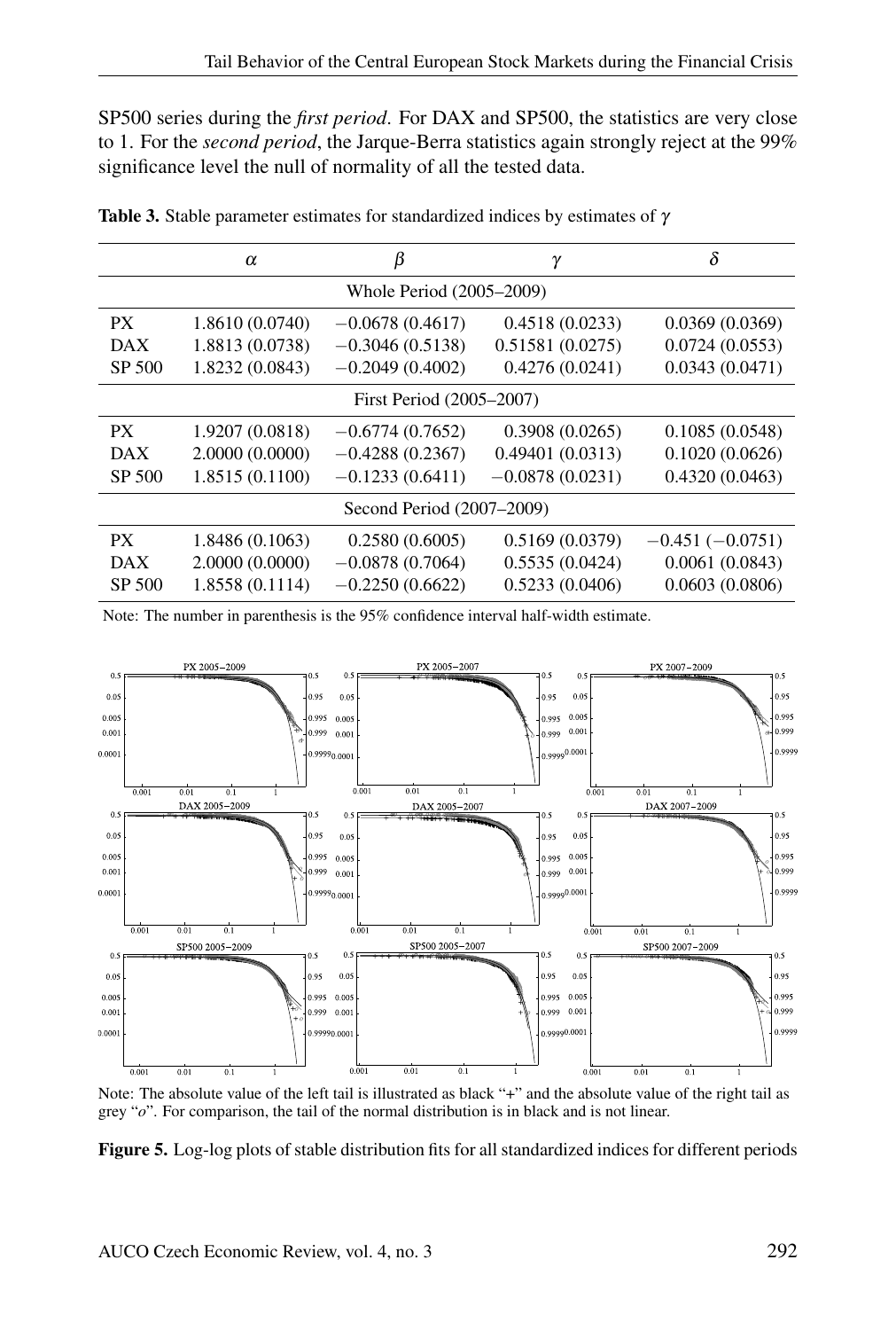## 7. Conclusion

In this paper, we researched the statistical behavior of two groups of data; a Central European group, represented by the Czech PX, Polish WIG, and Hungarian BUX indices, and the benchmark German DAX and U.S. SP500. Moreover, we divided the tested period of March 2005 to March 2009 into two sub-periods. The first half of the data represents the pre-crisis period and the second half comprises data of the current world financial crisis. We fit the stable distribution to all the data sets and sub-periods.

The first period is better described by the normal distribution in comparison with the second period (except for the PX index). When we explore the tail behavior in detail, we find that the stable distribution fits embody fatter tails than can be observed in the data. We thus arrive at the same result as other studies, namely, that the real data show fatter-than-normal but lighter-than-stable tails. In other words, the stable fit overestimates extreme events in the stock markets. We came across another tail estimation problem during the analysis: a large estimation error when using small samples. This problem can be addressed using high frequency data. As we cannot conclude that the analyzed daily returns come from stable random data, we continue the analysis.

For the further analysis, we employ 1-minute index returns. We use  $\gamma$  estimates for each day to standardize the daily index returns. The stable fits and tails of these standardized returns are better described by a stable distribution and show that stock market returns may be generated from a mixture distribution of random variables with stable distributions. When the volatility is adjusted out, what remains is a stable random model.

It seems reasonable to say that the price formation process emerges from sums of returns and these are driven by a fat-tailed distribution in market order books. This process becomes extremely complicated and does not have the convenient features of simple mathematical laws that might be attributed to independent and identically distributed random variables.

Acknowledgment The support from the Czech Science Foundation under Grants 402/09/0965, 402/09/H045, and 402/08/P207 and from Ministry of Education MSMT 0021620841 is gratefully acknowledged.

## References

Barunik, J. and Vacha, L. (2010). Monte Carlo-Based Tail Exponent Estimator. *Physica A: Statistical Mechanics and its Applications*, 389(21), 4863–4874.

Bouchaud, J. P. and Potters, M. (2001). *Theory of Financial Risks: From Statistical Physics to Risk Management*. Cambridge, Cambridge University Press.

Buchanan, M. (2002). The Physics on the Trading Floor. *Nature*, 415, 10–12.

Dacorogna, M., Gençay, R., Mueller, U. and Pictet, O. (2001). An Introduction to *High-Frequency Finance*. San Diego-London, Academic Press.